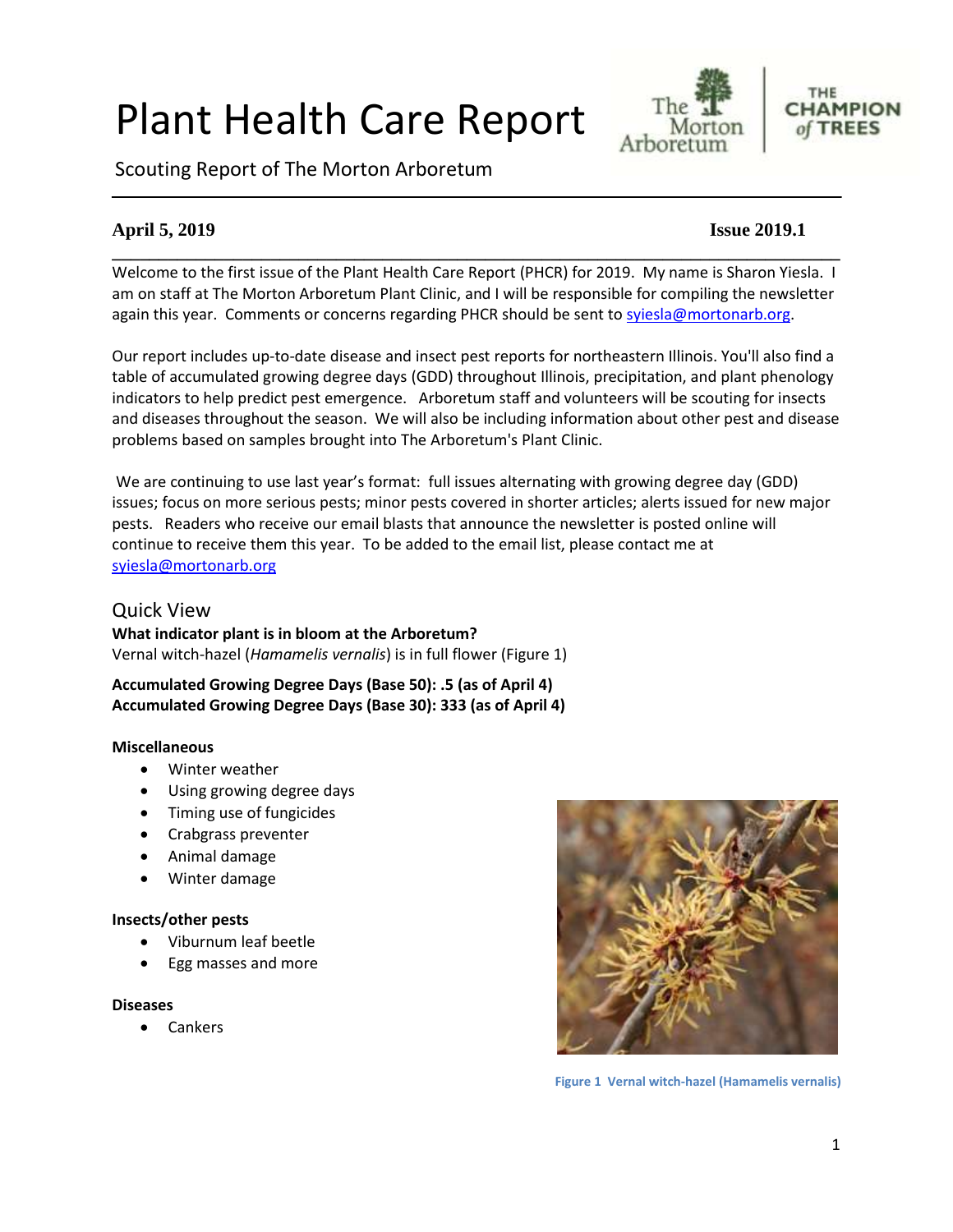# **Oak and Elm Pruning Advisory**

Just a reminder - **stop pruning oaks and elms by April 15**! Sap and bark beetles, the insects that spread the pathogens that cause the diseases oak wilt and Dutch elm disease, will soon be active. The beetles are attracted to pruning wounds. Pathologists differ in their opinions on when to resume pruning. To err on the side of safety don't prune oaks and elms between April 15 and October 15, when the beetles are active. If you must prune close to or after that deadline, seal the pruning cuts immediately. Wisconsin DNR offers this guideline about the emergence of the vectors: As a rule of thumb, "temperatures above 60 degrees for 7 consecutive days" is considered to be warm enough for the emergence of *C[olopterus] truncates* [sap beetles]. These are the beetles that can carry oak wilt.

### Degree Days and Weather Information

We are once again offering Lisle readings right above the Arboretum readings. The spread between these two sites shows that temperatures can vary over a short distance, which means growing degree days can be quite variable as well.

As of April 4, we are at .5 base-50 growing degree days (GDD). The historical average (1937-2018) for this date is zero GDD<sub>50</sub>. Since January 1, we have had 7.76 inches of precipitation. Historical average (1937-2018) for precipitation Jan-March is 6.23 inches.

| Location                 | $\mathbb{B}_{50}$ Growing Degree Days Precipitation (in)<br>Through April 4, 2019 | March 29-April 4, 2019 |
|--------------------------|-----------------------------------------------------------------------------------|------------------------|
| Carbondale, IL*          | 60                                                                                |                        |
| Champaign, IL*           | 18                                                                                |                        |
| Chicago Botanic Garden** | $4.5$ (April 3)                                                                   | $.32$ inch (April 3)   |
| Chicago O'Hare*          | 6                                                                                 |                        |
| Kankakee, IL*            |                                                                                   |                        |
| Lisle, IL*               | 6                                                                                 |                        |
| The Morton Arboretum     | .5                                                                                | .71 inch               |
| Quincy, IL*              | 21                                                                                |                        |
| Rockford, IL*            | 4                                                                                 |                        |
| Springfield, IL*         | 22                                                                                |                        |
| Waukegan, IL*            |                                                                                   |                        |

\*\*Thank you to Chris Henning, Chicago Botanic Garden, for supplying us with this information.

\*We obtain most of our degree day information from the GDD Tracker from Michigan State University web site. For additional locations and daily degree days, go t[o http://www.gddtracker.net/](http://www.gddtracker.net/)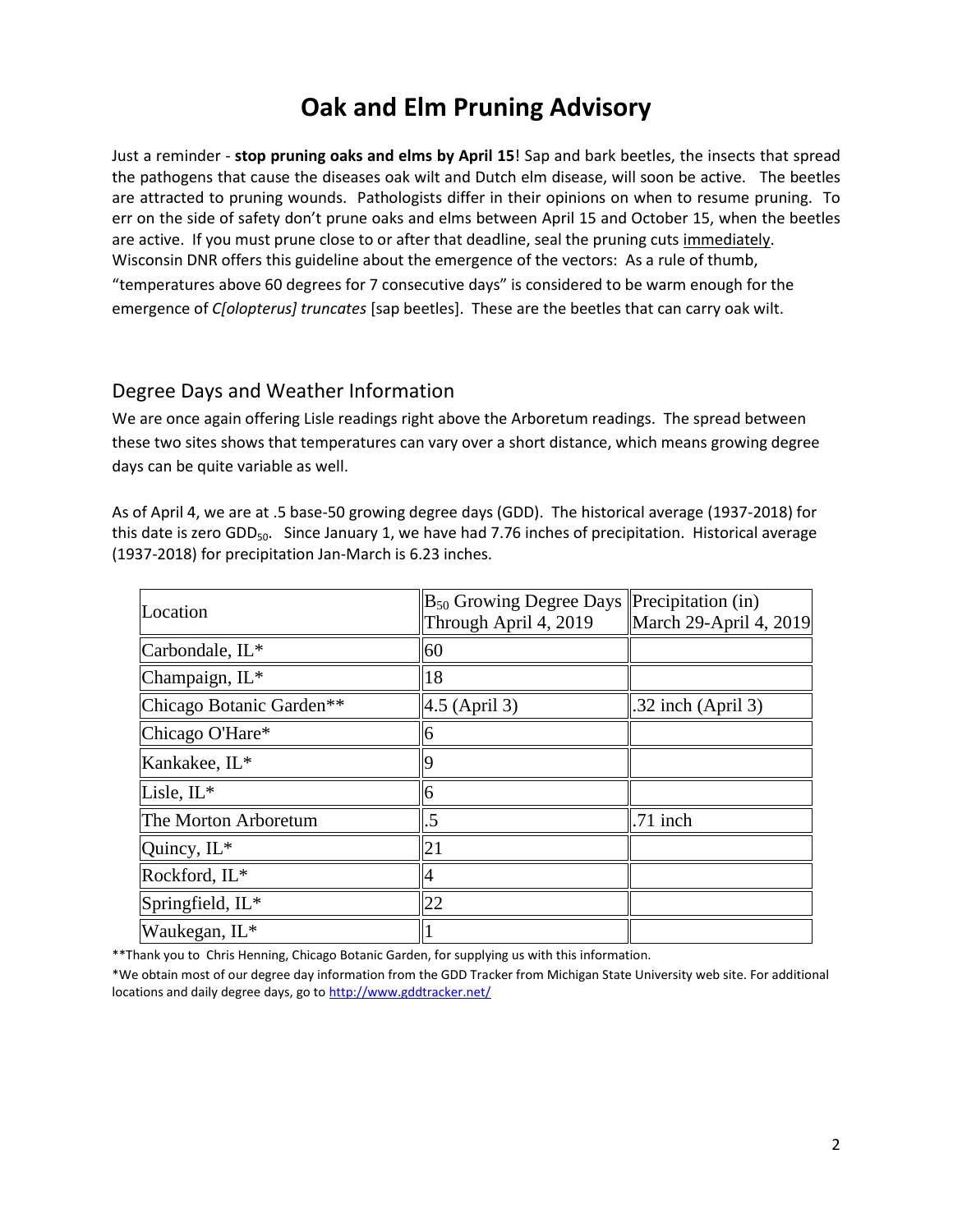#### **How serious is it?**

This year, articles will continue to be marked to indicate the severity of the problem. Problems that can definitely compromise the health of the plant will be marked "serious".Problems that have the potential to be serious and which may warrant chemical control measures will be marked "potentially serious". Problems that are seldom serious enough for pesticide treatment will be marked "minor". Articles that discuss a problem that is seen now, but would be treated with a pesticide at a later date will be marked "treat later". Since we will cover weeds from time to time, we'll make some categories for them as well. "Aggressive" will be used for weeds that spread quickly and become a problem and "dangerous" for weeds that might pose a risk to humans.

# **Miscellaneous:**

#### **Winter weather**



The following charts show 2018-19 winter weather and compares it to previous years.

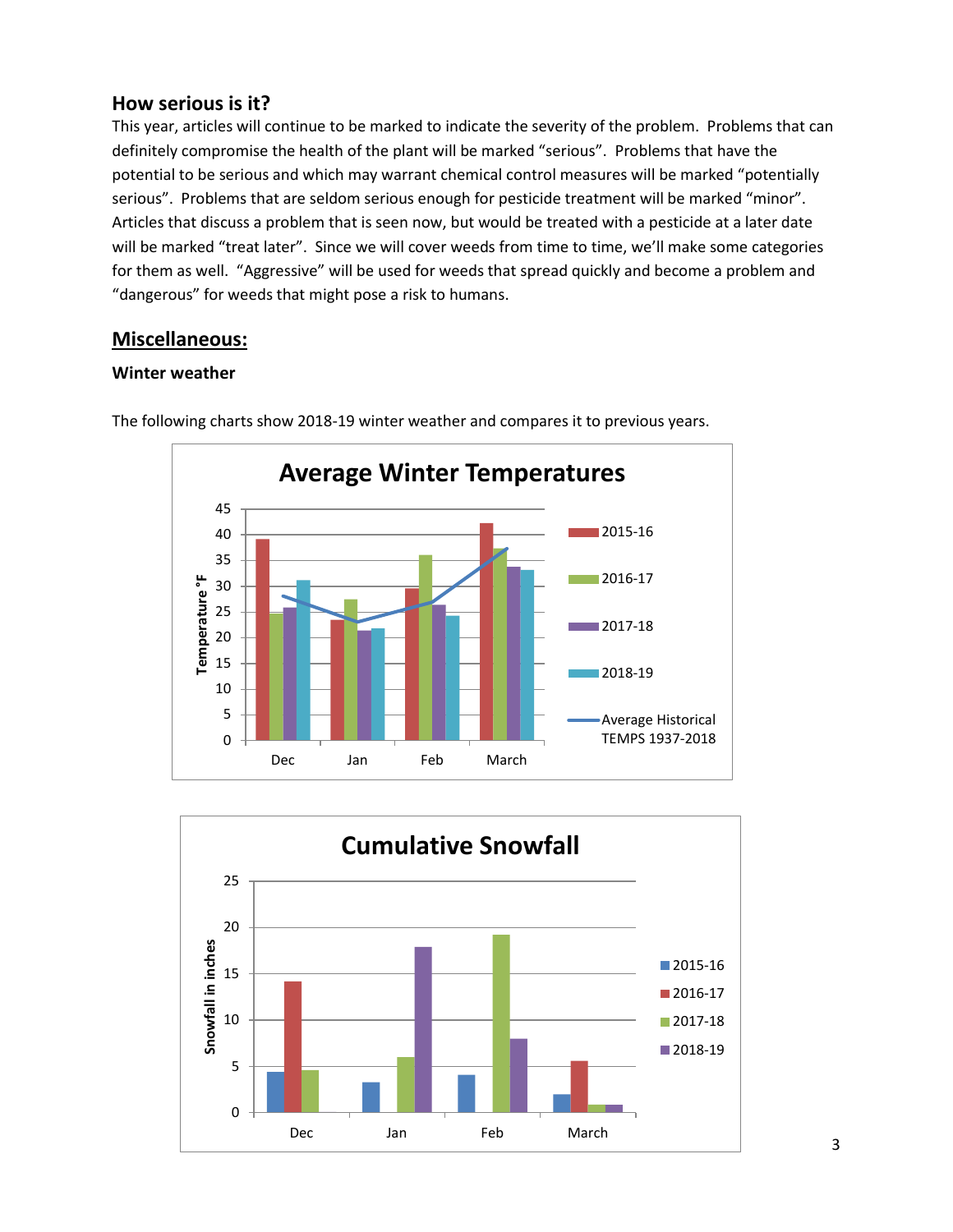

#### **Using growing degree days**

In every issue of the Plant Health Care Report we list growing degree days (GDD) accumulated at The Morton Arboretum and other sites throughout Illinois. This article will explain what they are and how we can use them.

The development of plants, insects and fungi is dependent on heat. Development speeds up as the temperature rises and slows as temperature decreases. Many plants and insects have been studied in regard to this relationship between heat and development. We can anticipate the flowering of a shrub or the emergence of an insect based on how many growing degree days have accumulated. We can give this information to our scouts and ask them to look for specific problems based on GDD. This helps to refine the process of scouting. Making those GDDs available to our readers helps them plan for pests and disease.

Accumulation of GDD can vary quite a bit from year to year, and by tracking that information we can be more accurate than if we just looked at the calendar. Here is an example: Eastern tent caterpillars hatch out of their eggs when GDD base 50 is between 100 and 200. In 2014 we had accumulated 100 GDD by May 9. We often do expect to see this pest in mid May, so 2014 was fairly 'average'. In 2012, we had accumulated 100 GDD by March 19 (nearly two months earlier than 'normal'). If we had gone with the calendar method and waited to deal with this pest in May, we would have missed it completely.

GDDs days are fairly easy to calculate. We use GDD base 50. Add the maximum temperature to the minimum temperature for a day, divide by two, and subtract 50 (the base number). If the number resulting from this calculation is above zero, then that is the number of degree days for that day. If the result is zero or below, then the number of GDD is zero for that day. These growing degree days (think of them as units if the word "day" confuses you) are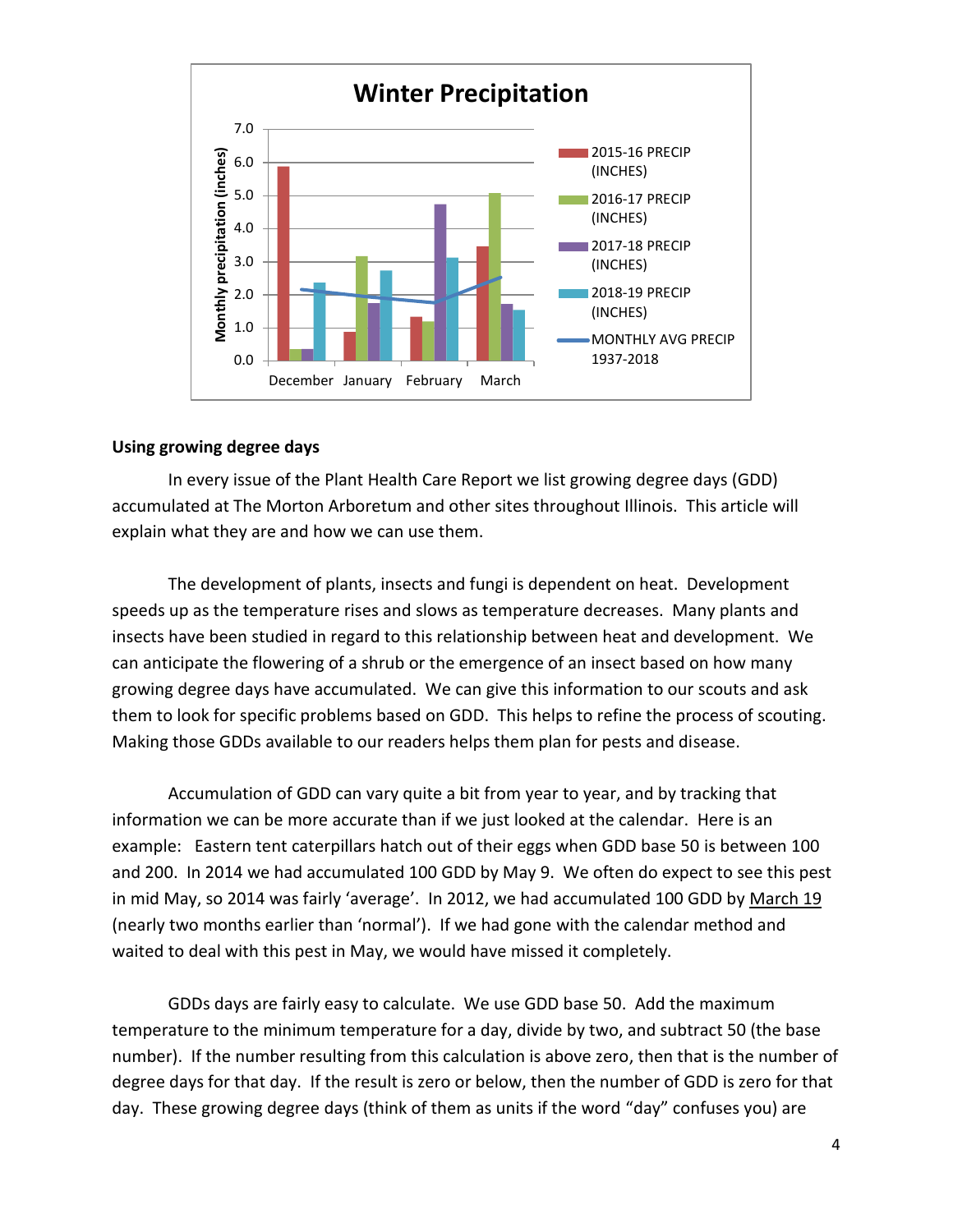cumulative. When we have accumulated 100 GDD, we expect certain insects to begin emerging (and certain plants to be in flower). When we get to 500 GDD there will be different insects emerging and different plants flowering. We use base 50 because 50 degrees F is the temperature at which most plants and pests begin to grow.

Various sources link insect emergence with certain stages in the life of indicator plants. This is possible because plants also respond to heat. A couple of resources include Don Orton's book Coincide and the following websites:

[http://www.ipm.msu.edu/agriculture/christmas\\_trees/gdd\\_of\\_landscape\\_insects](http://www.ipm.msu.edu/agriculture/christmas_trees/gdd_of_landscape_insects) [http://extension.unh.edu/resources/files/Resource000986\\_Rep2328.pdf](http://extension.unh.edu/resources/files/Resource000986_Rep2328.pdf) <http://www.ipmofnh.com/wp-content/uploads/2015/02/Insect-Growing-Degree-Days.pdf>

#### **Timing use of fungicides**

 By the time we write an article on a disease for the Plant Health Care Report, the time to treat has often passed. In the interest of being proactive, let's talk about fungicide applications. Many fungicides are applied as protectants to keep fungi from penetrating into plant tissue. Often this application process needs to start at the time new foliage is emerging and may require 2 to 3 applications as the leaves continue to emerge. The cold weather is keeping leaf buds closed for the most part, but a few days of warm weather could bring about a quick change. Watch the weather and leaf development and be ready to act.

#### **Crabgrass preventer**

Crabgrass preventers showed up in the stores in February, and people started asking if it was time to use them. No. March offered us some up and down temperatures, but also some nice days. Again the question came; should we put down the crabgrass preventer? No. April is here and temperatures are still a bit inconsistent. Still we must wait. Hopefully, as we get to mid-April, we may finally be able to apply crabgrass preventers! Why the wait? Crabgrass seed will not germinate until SOIL temperatures are greater than 55 degrees F for 5-7 consecutive days. That still has not happened, and we will need some warm weather to push us to the finish line. In an 'average' year we might be applying crabgrass preventer in mid to late April. Iowa State gives this guideline: "Crabgrass seed germination usually begins … when redbud trees reach full bloom", and that is often mid to late April. Do NOT use forsythia as an indicator plant. Forsythia is not reliable as it tends to flower whenever it feels like it. Depending on the weather, it can start to flower any time between December and April.

 We do want to get the crabgrass preventer down before the germination starts, but these preventers only last about 60 days, so if you apply in February or March you may not get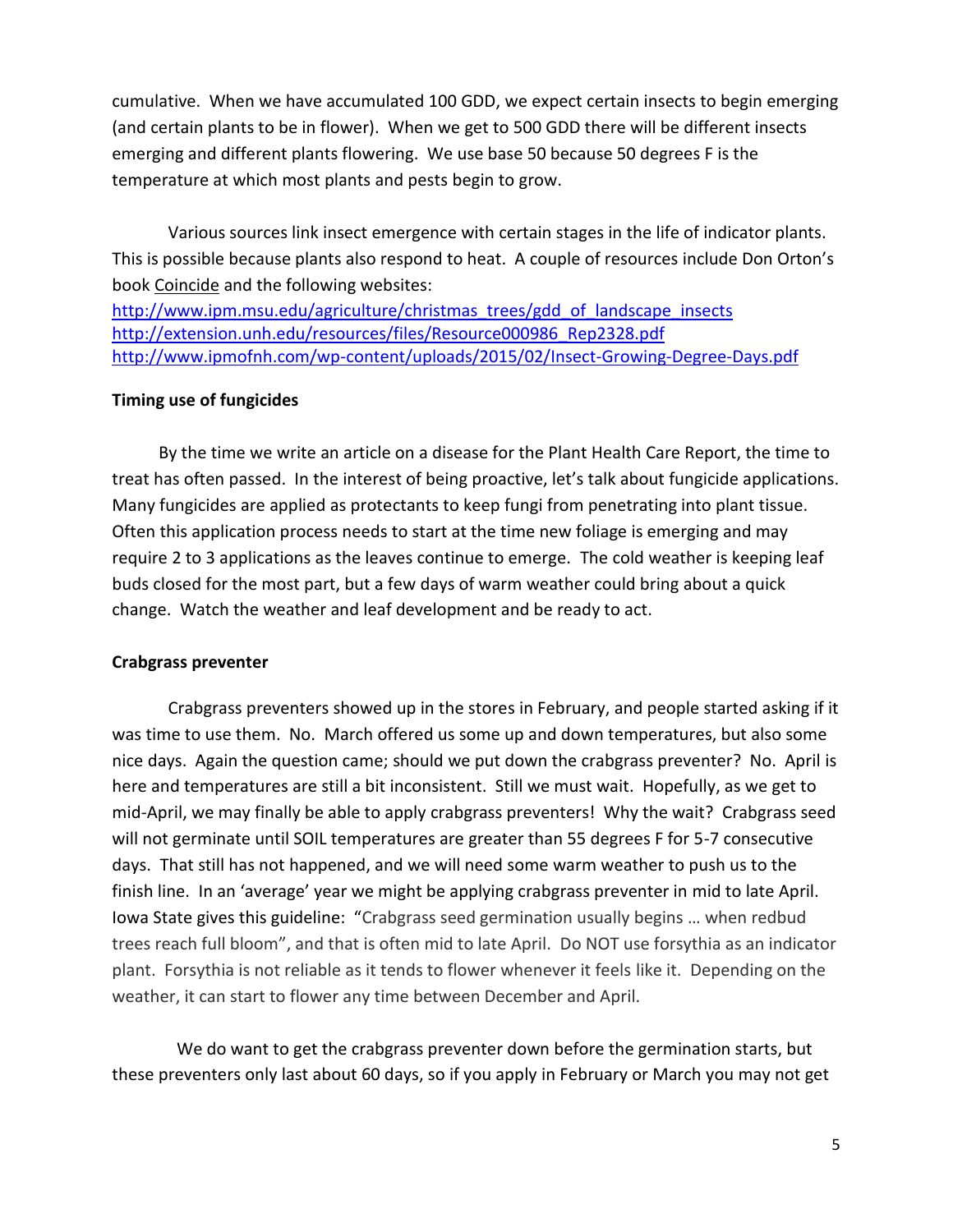the most use from it. Crabgrass seed can continue to germinate until soil temps get up to 95 degrees F.

One last thought on crabgrass. We often get reports in early spring of green clumps of crabgrass established in the lawn. Crabgrass is an annual, so it died with the frost last fall. If you see green clumps in your lawn right now, it is most likely tall fescue.

#### **Animal damage**

The animals have not been kind to our plants this winter. Rabbits, deer, voles and even squirrels have been busy attacking the plants. Voles, which are small, mouse-like animals, can run under the snow and feed on the bark of shrubs and young trees. If the vole girdles the branch or trunk, that branch will die. Vole damage may also be seen in lawns. Vole damage usually occurs in winter, especially when we have snow cover. Voles will produce



**Figure 2 Vole damage in lawn.**

shallow runways in the lawn which become obvious when the snow melts (fig. 2). This damage will fill in as the lawn begins to grow.

Rabbits often feed higher on the plant as they can run across the surface of the snow. Branches

show a distinct 45 degree angle where the rabbit has bitten them off. Rabbits can also chew the bark off of the lower branches (fig. 3). Deer can feed on branches both high and low. Browsing occurs all year but tends to be more noticeable in winter when food supplies dwindle.

Many plants may need some pruning this year to get them back into shape or to simply remove damaged parts. Shrubs or young trees that have had bark chewed or stripped near the base of the plant may not survive.



**Figure 3 Rabbits have chewed the bark off this branch**

For more information on animal damage, go to The Morton Arboretum website: <http://www.mortonarb.org/trees-plants/plant-clinic/horticulture-care/animal-damage>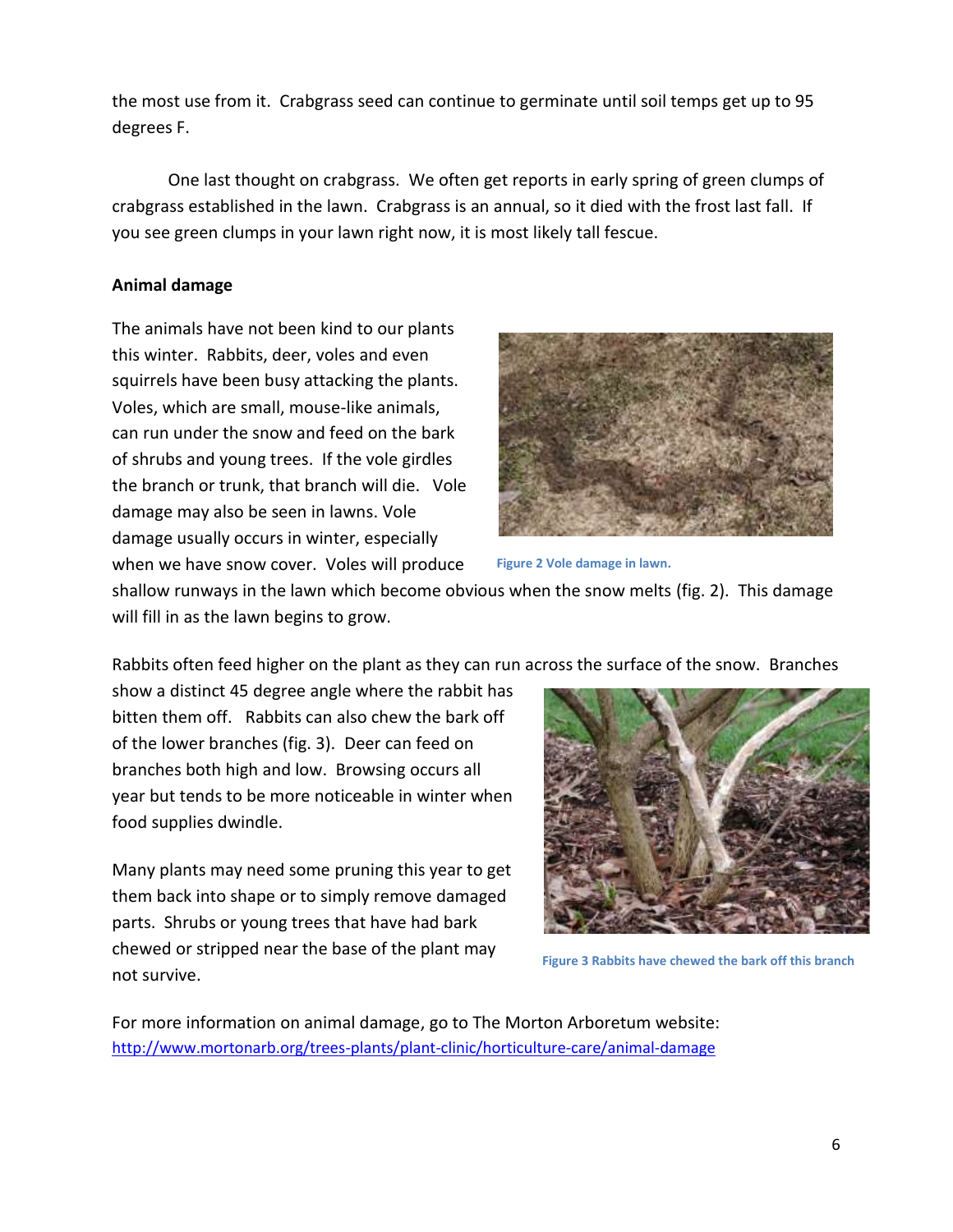#### **Winter damage**

We often have to discuss winter damage in our first issue, and this year is no different. The last couple of years, we have seen less winter damage. This year we not only had the polar vortex, but also a LOT of windy days. Winter damage is primarily a concern on evergreens because they hold their needles or leaves through the winter and drying winds can pull moisture out of those needles and leaves, making them turn brown. Don't be in a hurry to prune out all those brown branches. New growth on many evergreens does not start until sometime in May. Wait for that new growth to see if it fills in some of the damaged areas. By mid- to late May you should have a good idea of what part of the evergreen will fill in and which parts won't. This year we may also see more winter damage on ground covers due to an inconsistent snow cover in some parts of the Chicago region.

#### **Pest Updates: Insects**

#### **Viburnum leaf beetle (potentially serious)**

Viburnum leaf beetle (*Pyrrhalta viburni*) larvae should be hatching around mid-April. In the

past couple of years, this pest has been found feeding mostly on arrowwood viburnum (*Viburnum dentatum*) and the American cranberrybush viburnum (*Viburnum opulus* var. *americanum*, formerly *V. trilobum*)*.* We have noted some minor feeding damage on blackhaw viburnum (*Viburnum prunifolium*).



This is a pest of concern because it has the potential to be a serious defoliator of viburnums. Both the

larvae and the adult beetle will feed on leaves, so we can see damage all season. The beetle overwinters as eggs in the tips of stems. The egg-laying damage usually occurs in rows. The eggs are laid in holes chewed by the adult. The holes are then covered by a cap of chewed

bark. These caps are fairly easy to see as they are darker than the stem. Figure 4 shows the egg-laying sites in fall when they are new, and figure 5 shows them in spring, about the time the larvae emerge. We may still have time to minimize populations by cutting out and destroying these egg-laying sites. If we can kill them before they hatch, management of this pest will be easier for the rest of the season. To see a video on removing egg-laying sites go to



7 **Figure 5 Egg-laying sites in spring (arrow) on underside of young twigs.**

**Figure 4 Egg-laying sites in fall**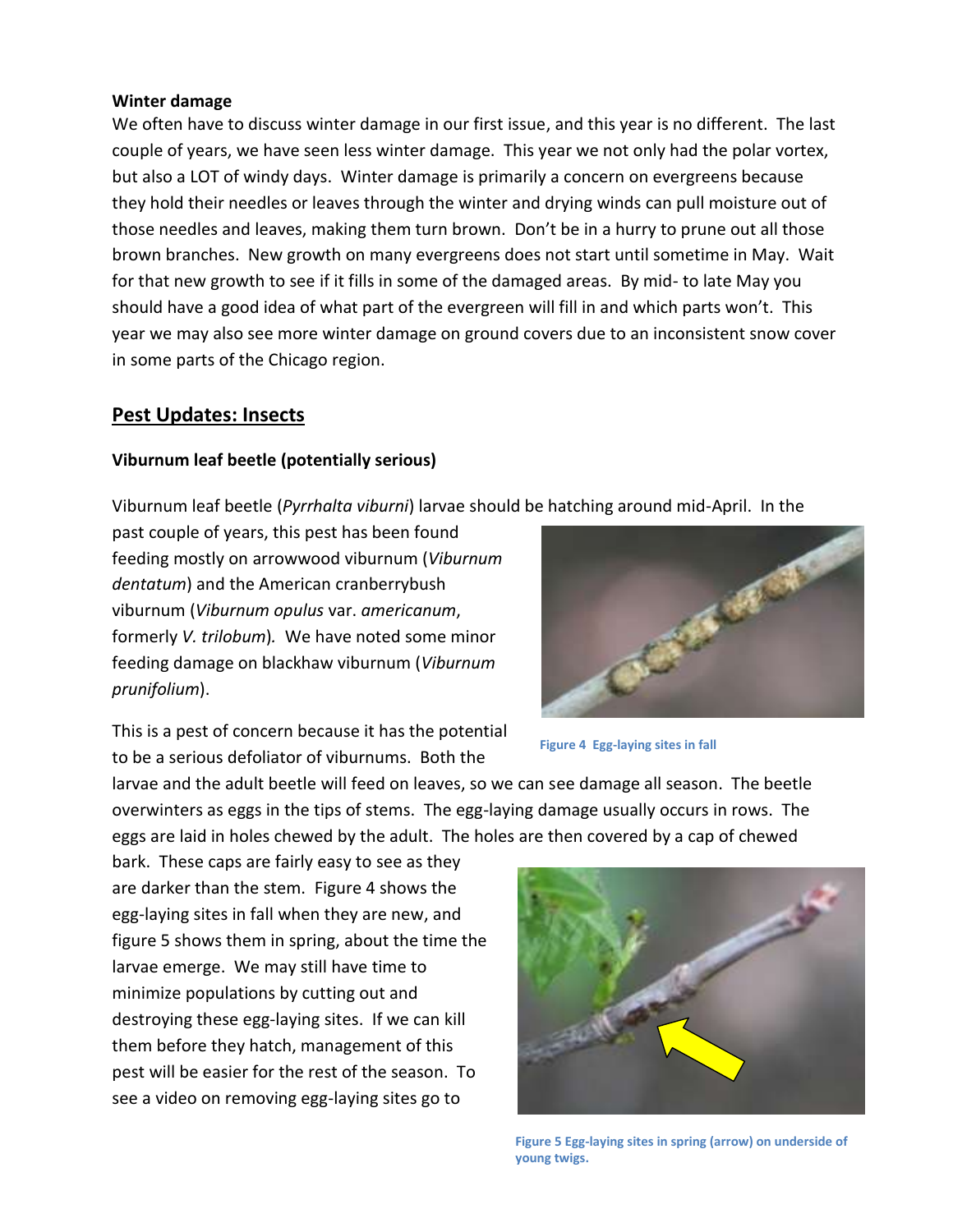[http://www.mortonarb.org/trees-plants/tree-and-plant-advice/help-pests/viburnum-leaf](http://www.mortonarb.org/trees-plants/tree-and-plant-advice/help-pests/viburnum-leaf-beetle)[beetle](http://www.mortonarb.org/trees-plants/tree-and-plant-advice/help-pests/viburnum-leaf-beetle)

When the larvae do hatch, they are tiny. In fact, they are so small, that they are easily overlooked. In figure 6, the little spot next to the penny is a very young viburnum leaf beetle larvae. Last year, we looked at leaves that were only about half open and determined that there were already larvae feeding between the veins and doing damage before the leaf had completed expanded. Figure 7 shows a leaf that is only partially expanded, but already being fed upon by newly hatched larvae.



**Figure 6 Very young viburnum leaf beetle larva (arrow)**

The larvae, when larger and easier to see (about 1/3

inch), may be pale green, pale orange or yellow. They do have a distinctive pattern of black spots along their sides and a row of black dashes running down their backs. At maturity, the larvae are a little less than half an inch long. The larvae chew on the undersides of new foliage.

When mature, the larvae crawl to the ground, usually in mid-June, and pupate in the soil. Adults emerge from the soil (early July) and also chew on the leaves. Their feeding damage forms irregular round holes in the leaves. The beetles are about ¼ inch long and generally brown in color. On close inspection, golden hairs can be seen on the wing covers of the adult beetle. The adult beetles will be mating and laying eggs from summer into fall. There is one generation of the beetle each year. Heavy and repeated defoliation by the viburnum leaf beetle can lead to death of the shrubs.

**Management**: From October through April

**Figure 7 Young viburnum leaf beetle larvae seen on a half expanded leaf**

twigs with eggs in them can be pruned out and destroyed. This is the most effective way to reduce populations and minimize damage and is highly recommended. (If the larvae can't hatch, they can't eat). Insecticides can be used on the larvae from late April through June when they are feeding. Some university websites are suggesting treating **larvae** with either spinosad or insecticidal soap. To be effective, these products must be sprayed on the larvae (usually found on the undersides of the leaves). Cornell University also suggests a single soil application of imidacloprid in spring to control adults this summer. Because imidacloprid is systemic, it can be translocated into the flowers and pose a hazard for pollinators. If previous damage warrants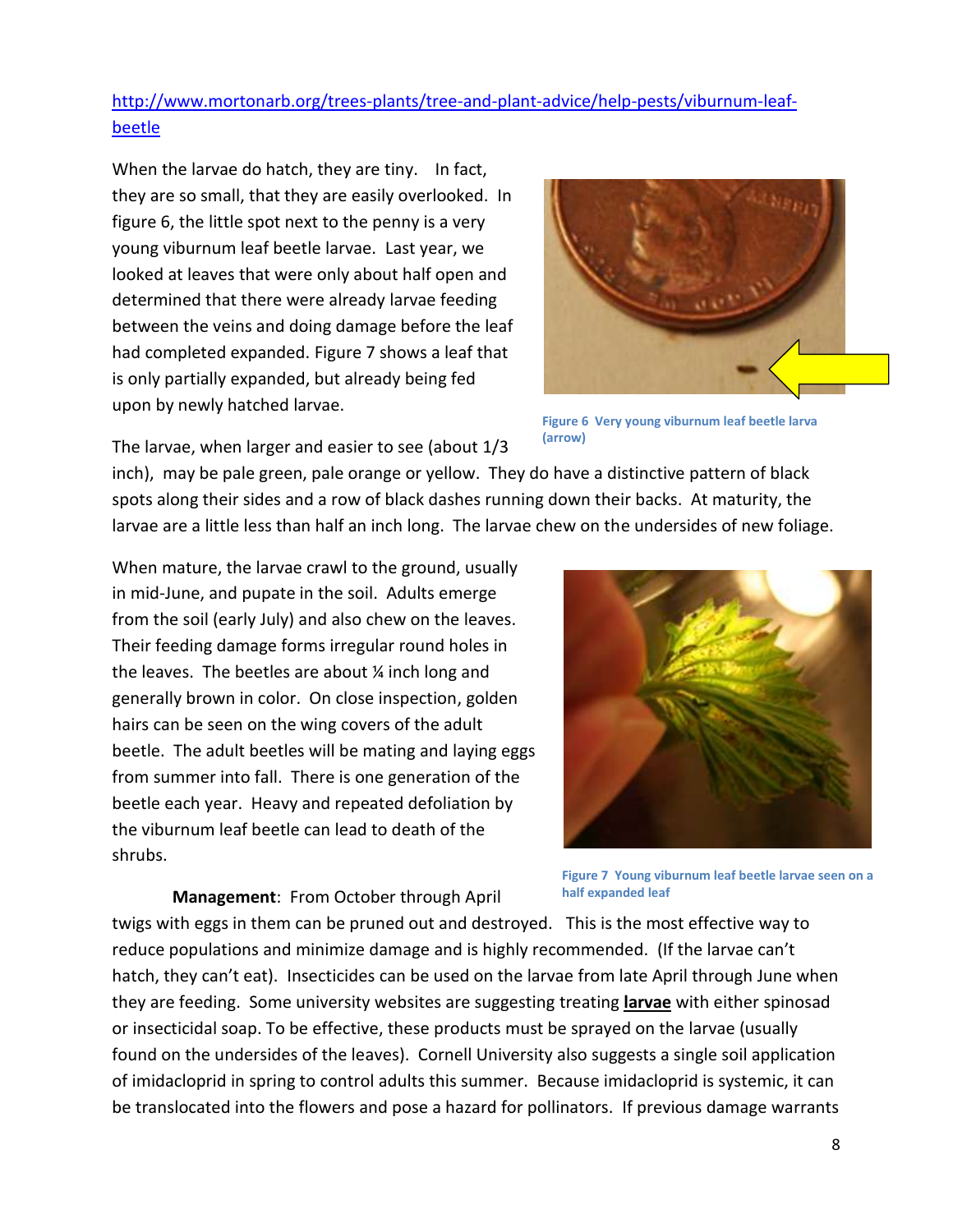the use of this product, protect pollinators either by pruning off the flowers this season or applying imidacloprid immediately after flowering ends. Other insecticides can be used in summer when the beetles are out. Insecticidal soap is not effective against the adult beetles.

If you plan to add new viburnums to the landscape, don't plant big groups (remember diversity is the way to go). Plant one or two, and this pest will be easier to manage.

#### Good websites:

[http://www.mortonarb.org/trees-plants/tree-and-plant-advice/help-pests/viburnum-leaf](http://www.mortonarb.org/trees-plants/tree-and-plant-advice/help-pests/viburnum-leaf-beetle)[beetle](http://www.mortonarb.org/trees-plants/tree-and-plant-advice/help-pests/viburnum-leaf-beetle) <http://www.hort.cornell.edu/vlb/manage.html>

#### **Egg masses and more**

As with viburnum leaf beetle, we may still have some time to look for other insects in their overwintering stage. The best time to look for egg masses like those of Eastern tent caterpillar, gypsy moth and bagworm is before the season gets going. Look for egg masses now and destroy them to reduce the population for the coming season.

Eastern tent caterpillar egg masses are dark gray to black and are wrapped around twigs that are about the diameter of a pencil. Prune out branches with egg masses attached. Gypsy moth egg masses are buff colored (fig. 8), covered with hairs, and about 1 1/2 inches long. Each female usually lays one egg mass, which could contain as many as 1,000 eggs. Egg

masses can be carefully scraped off bark and destroyed before they hatch. Bagworm eggs

spend the winter in the bag that was made by the caterpillar last season. The bags are made from leaves of the host plant and can be found hanging from branches (fig. 9 ). Pull the bags off the host plant.

Since we will soon be working on spring clean-up in the garden, this would be a good time to look at groundcover euonymus. If yours is infested with scale insects, prune out heavy infestations now. Reducing the population now will make insecticides more effective when it is time to treat in summer.



**Figure 8 gypsy moth egg masses**

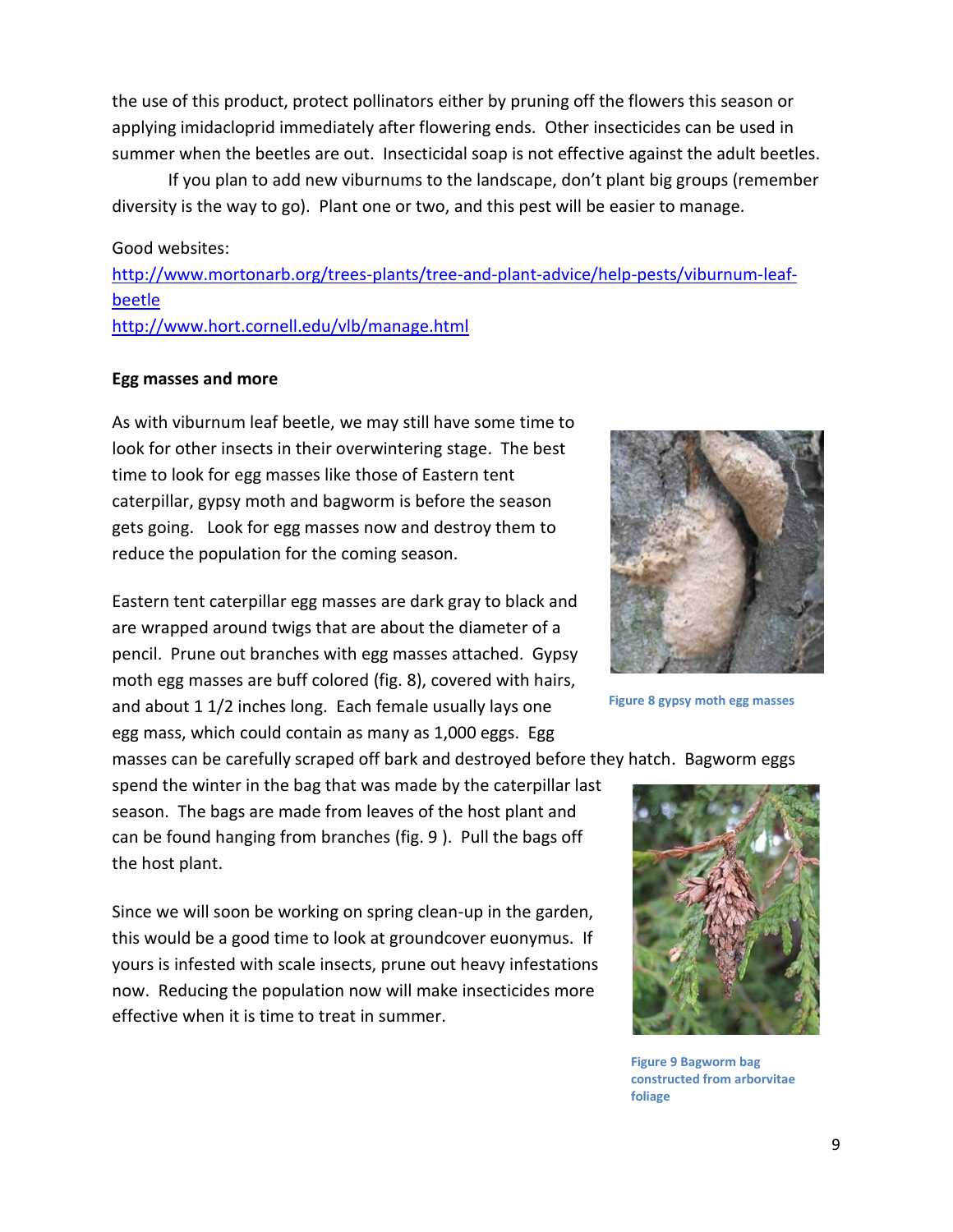#### **Pest Updates: Diseases**

#### **Cankers (serious)**

The early part of the season is a good time to scout for cankers, so let's look around to see if

any of our trees or shrubs have cankered branches that need to be removed. Cankers are a physical symptom (a wounded or damaged area). Removing these diseased branches can limit the spread of disease. Some cankers can be very obvious, such as golden canker on dogwood (fig.10). The stem will turn yellowish and will stand out against the normal green or red stems. Cytospora canker on spruce can also be easily seen. Look for a thin white flow of sap. It will look a bit like whitewash (fig. 11). That flow will originate from the canker. The canker itself is not very



**Figure 10 Golden canker on dogwood**

obvious. Other cankers may be difficult to see. Some will be sunken in but others may not be. Some cankers may lead to cracked bark or a sap flow.

Cankers are more common on plants that are stressed. We have seen an increase in cankers in the last few years, most likely due to environmental extremes (drought in 2012, flooding in 2013, a wet year in 2014, two hard winters, and 2016, 2017 and 2018 were all over the place with regard to the weather). Cankers are serious because the tissue under the bark is killed. This is the tissue that carries water to the upper part of the tree or shrub. This leads to dieback of branches. If the cankers occur on the main trunk, a large portion of a tree (or even the whole tree) could be lost.

**Management:** Avoid wounding trees and shrubs. The pathogens that cause cankers are not very strong and often need a wound to gain entry. Cankered stems should be cut out. When cutting out cankers, go at least 6 inches below the



**Figure 11 Sap flow from cytospora canker**

canker to make the cut, as the disease may have spread under the bark, away from the original canker site. Clean your tools between each cut to minimize spread. Keep trees in good health. Watering during dry times is very important.